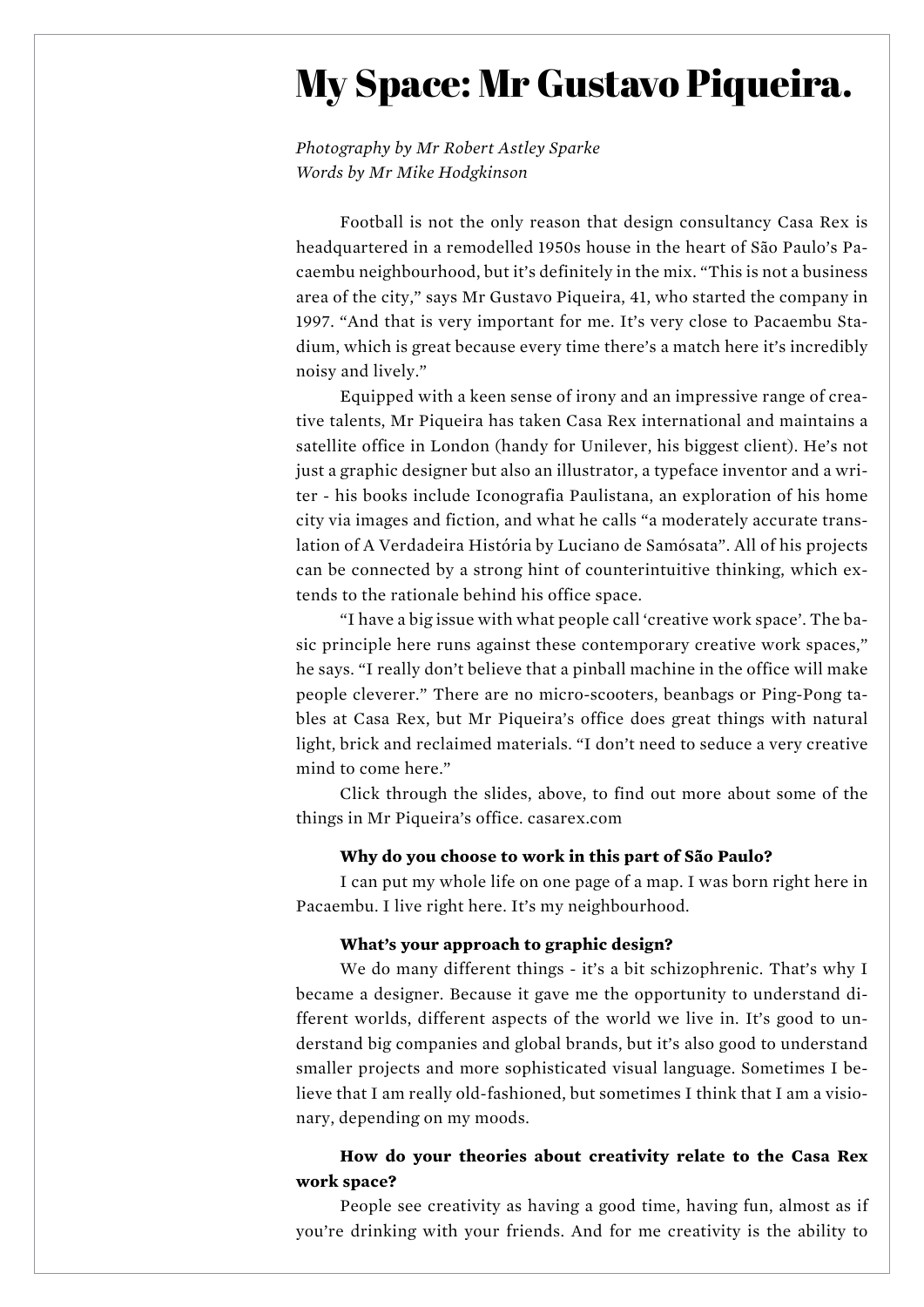associate and join things that are not associated by anyone else, and to see things in a way that people usually don't see them. So it's a serious thing - serious doesn't need to be boring. But I don't see creativity as a magical thing. The idea was not to have a factory but a space that was open, without trying to entertain people.

#### **What are the benefits of having a second office in London?**

Even though people are seeing Brazil in a more positive way now (sometimes more positive than it really is) - but different from 10 years ago when we were still a synonym for football and drug dealers - the London office has helped us, and our clients, to avoid a cultural barrier.

#### **Who inspires you?**

Usually my heroes are writers, which is weird for a graphic designer. If you asked me for 20 names, they would probably be 20 writers. I think that [Michel de] Montaigne is great. He was able to mix every aspect of life in his essays - from the most abstract to the most mundane. It's brilliant. It's funny. He put everything together in his own way. And I like Marcel Proust as well. He did the same in a very different way, putting everything together and seeing life as something different but deeper than usual. Proust has this famous quote: "A work of art is an optical instrument: something that helps you see yourself better."

#### **Why do you take on so many projects, in a variety of media?**

William Morris, the arts and crafts guy from the 1800s, was asked: "How do you do so many different things?" and he said: "They are not different, they are the same. They just come out in different ways." And I thought, yes, that is pretty much it. There are some things that I can think better visually and some things that are better in written text. I'm not a great writer, but I will get there.

## **You seem to enjoy avoiding the obvious - do you think this is a Brazilian characteristic?**

A French designer gave me the best definition of my work being Brazilian: "Your work is so Brazilian because it's so disrespectful." It was a compliment. I thought it was good, because for me being Brazilian, the good part - and the good part of São Paulo as well - is the ability to draw on many different cultural references. You just need to avoid staying in a box. The boxes are all the same. It doesn't matter if it is a trendy New York box or a folkloric northeast Brazilian box.

Publicado no Mr. Porter, em 30.07.2013.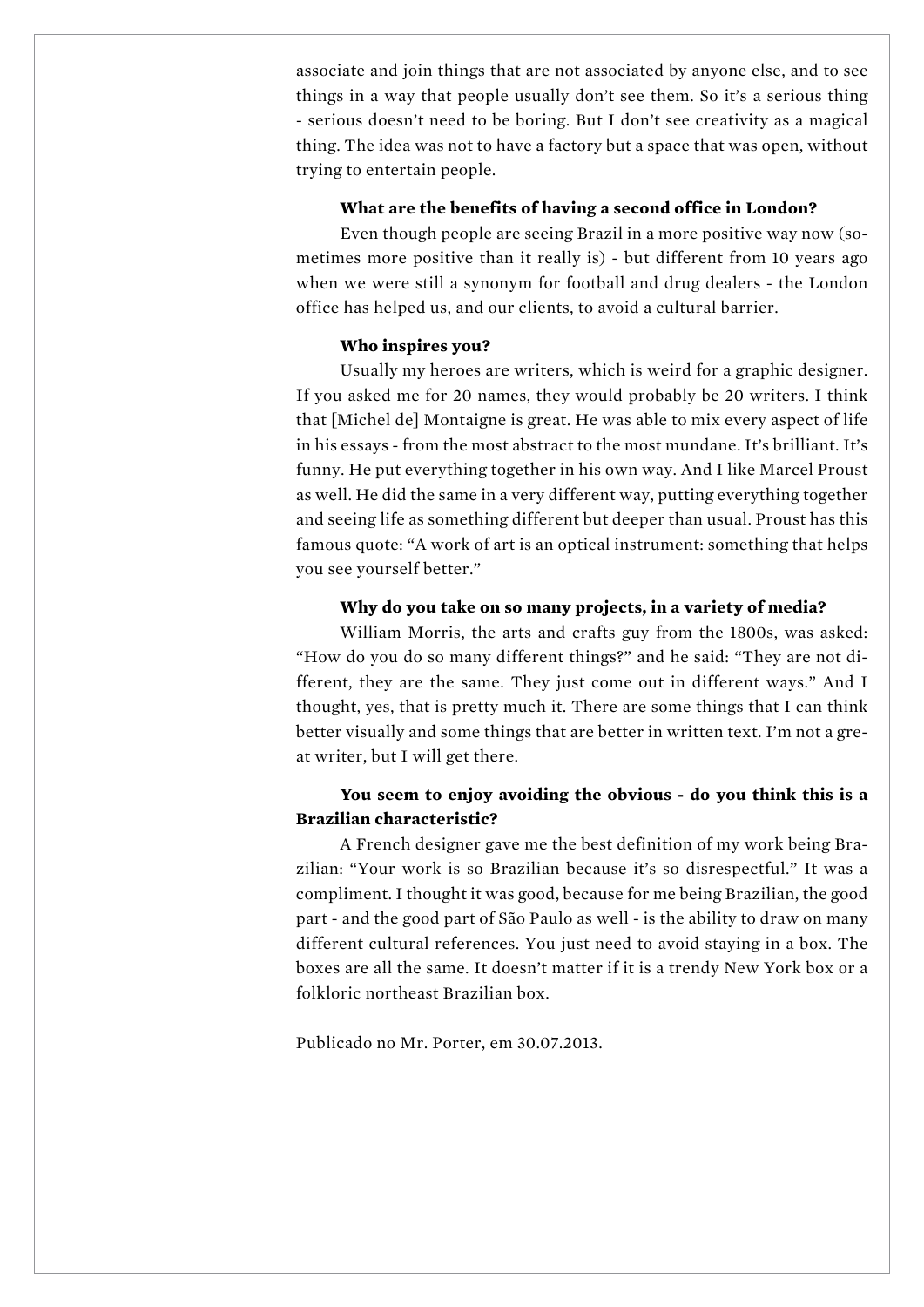